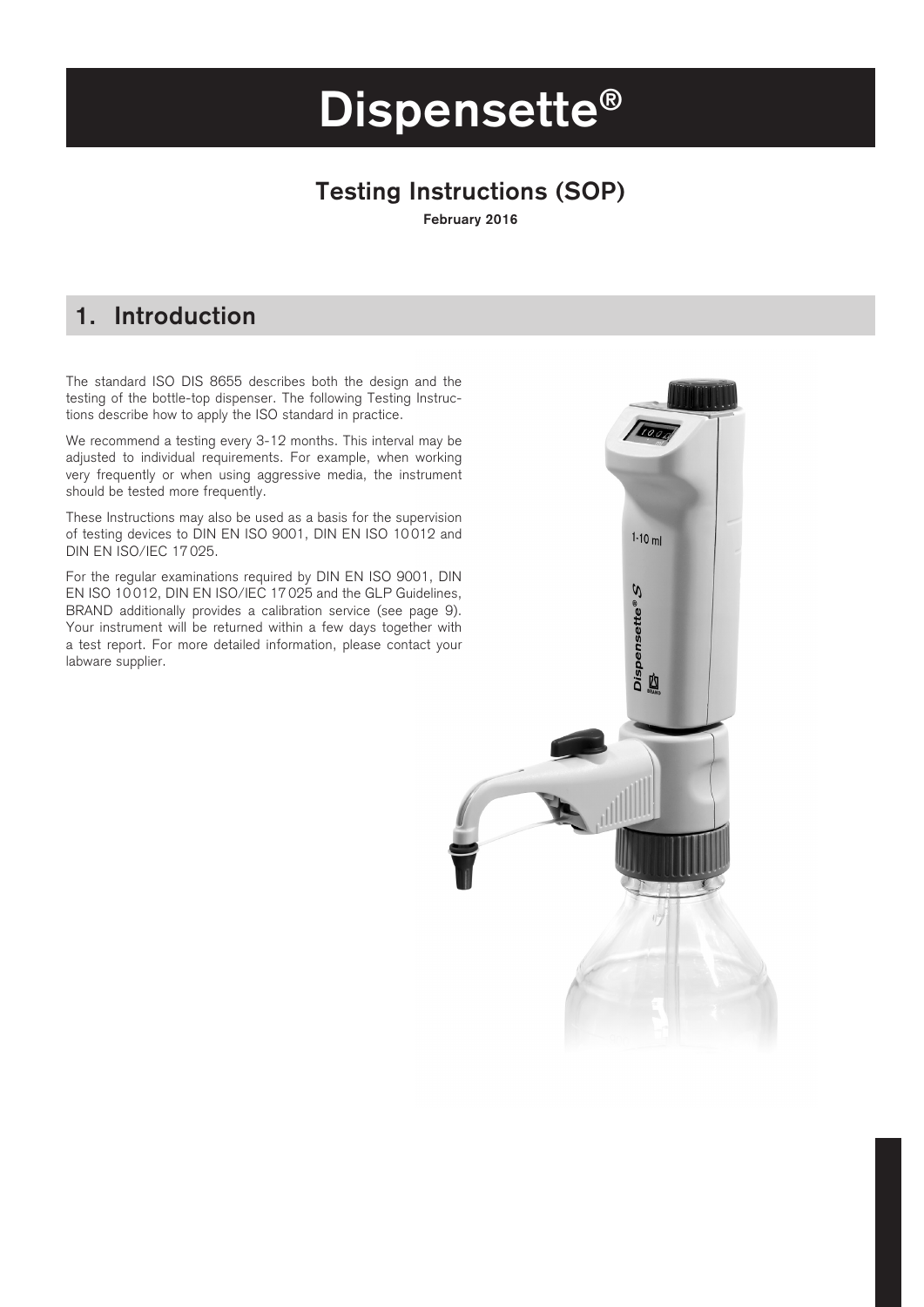### **2. Preparation for testing and visual examination**

#### **2.1 Type and serial number**

- Determine instrument type and nominal capacity.  $\Rightarrow$  Enter/ check in Test Record (1).
- (embossed at valve block).
- Read customer's identification, if present. → Enter identification in Test Record (1).

#### **2.2 Minimal configuration Dispensette®**

- 
- **n** Discharge tube
- **n** Filling tube
- Mounting tool for valves

#### **2.3 Cleaning**

- Then rinse the instrument again several times with distilled water.
- 
- 
- Read Serial Number → → Enter number in Test Record (1).
	-
- Dispenser → Dispenser → Use only manufacturer's original parts.

- Rinse instrument with cleaning solution. <br>
Then rinse the instrument again several times wich was used.
- Wipe off the exterior of the Dispensette®. → Unscrew piston and lift it out completely following the instructions of the operating manual. Remove desposits out glass cylinder and piston.

#### **2.4 Visual examination**

#### **(Damage, leakages)**

- Housing ⇒ Enter fillings in Test Record (2).
- Discharge tube
- $\blacksquare$  Filling tube
- **n** Controls
- **n** Leakage

#### **Possible faults and resulting measures:**

| Fault                                            | <b>Measures</b>                                                                        |
|--------------------------------------------------|----------------------------------------------------------------------------------------|
| Filling tube or discharging tube bent or damaged | Possible safety risk - therefore replace part<br>(see Operating Manual "Accessories"). |
| Mechanically damaged connections                 | Possible safety risk - therefore place parts or return instrument<br>for repair.       |
| <b>Faulty controls</b>                           | Return instrument for repair.                                                          |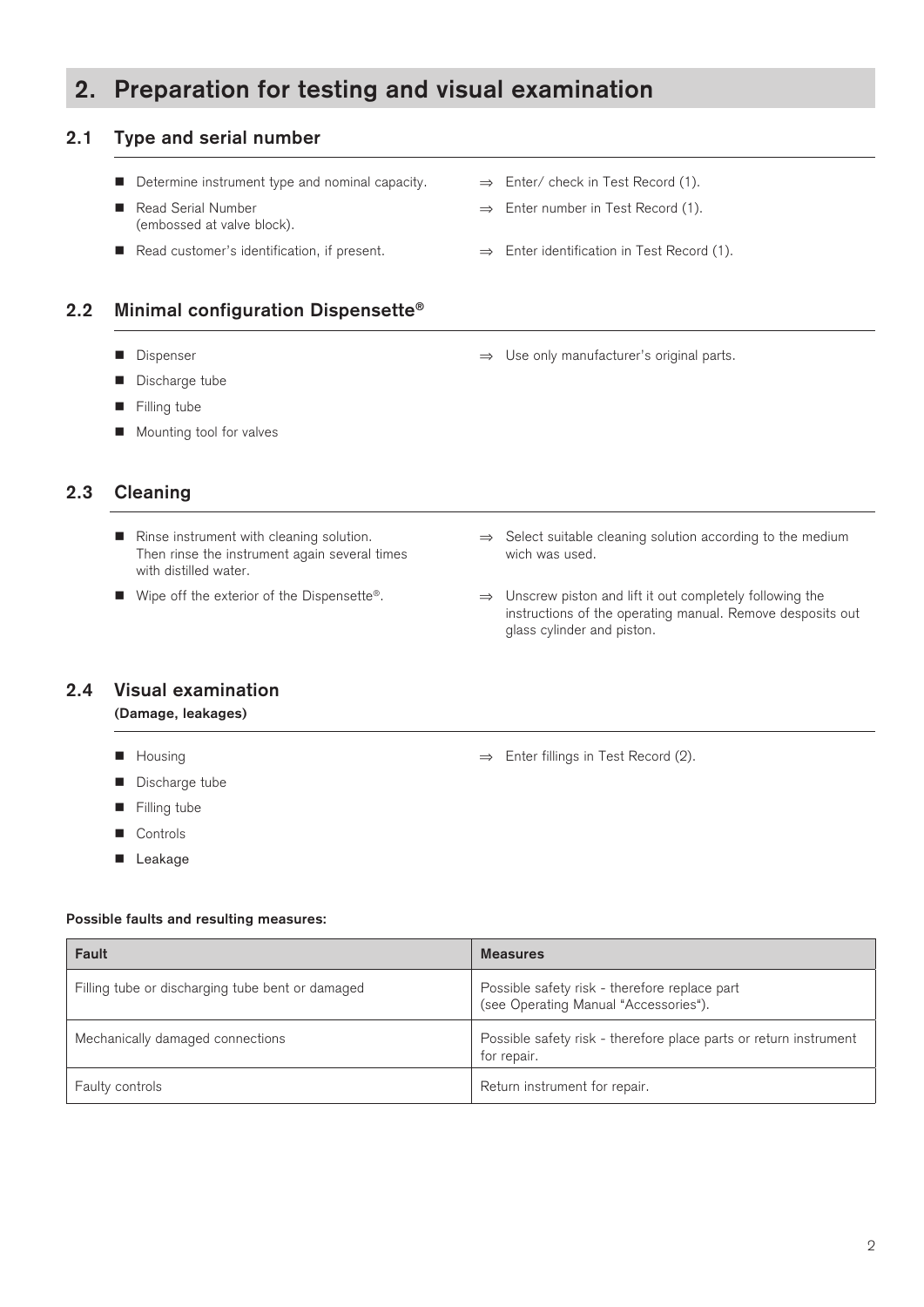#### **2.5 Functional test**

- Screw the Dispensette<sup>®</sup> on a bottle filled with distilled or deionised water (according to ISO 3696, at least quality 3).
- 
- piston moves freely. The contract of the contract of the cylinder.
- 
- Priming (see Operating Manual). → A few bubbles up to 1 mm in the glass cylinder are permissible.
- Check the volume adjustment and that the dispensing  $\Rightarrow$  The dispensing piston must slide smoothly in the dispensing
- Result ⇒ Enter findings into Test Record (3)

If there is a malfunction of the instrument (e.g., piston difficult to move, sticking valves or leakage) please consult the "Troubleshooting" section of the operating manual.

### **3. Required equipment for testing**

#### ■ Dispensette®

- **Bottle** (at least 500 ml) filled with distiled or deionised ⇒ Match temperature of water and room. water (according to ISO 3696, at least quality 3, room temperature). ■ **Recipient** (e.g., Erlenmeyer flask, narrow-mouth)  $\Rightarrow$  Bottom of vessel should be covered.
- filled with some water.
- **n Thermometer** with a measuring error of maximum:  $\pm 0.2$  °C
	-
- Place the instrument into the testing room  $\Rightarrow$  Allow instrument to adjust to room temperature. for at least 1 hour (unpacked!).
- **Balance.** recommended specifications:

| Selected volume <sup>a</sup> of<br>appartatus under test | <b>Resulution</b>                                                                          | <b>Repeatability</b><br>and linearity | Standard uncertainty of<br>measurement |
|----------------------------------------------------------|--------------------------------------------------------------------------------------------|---------------------------------------|----------------------------------------|
|                                                          | mg                                                                                         | mg                                    | mg                                     |
| $50 \mu$ < V $\leq 1000 \mu$                             | 0,1                                                                                        | 0,2                                   | 0,2                                    |
| $1 \text{ ml} < V < 10 \text{ ml}$                       | 0.1                                                                                        | 0,2                                   | 0,2                                    |
| $10 \text{ ml} < V < 100 \text{ ml}$                     |                                                                                            |                                       |                                        |
|                                                          | <sup>a</sup> For practical purposes, the nominal volume may be used to choose the balance. |                                       |                                        |

#### **Traceability of test results to national standards**

Through the use of calibrated testing devices (balance and thermometer), the requirement of DIN EN ISO 9001, DIN EN ISO 10012 and DIN EN ISO/IEC 17025 to refer the test to the national standard is fulfilled. The calibration of the balance e.g. can be carried out either by DAkkS calibration or official certification of the balance, or by calibrating the balance with appropiate weights that are traced to the national standard. The calibration of the thermometer can also be carried out by DAkkS calibration or official certification, or by a comparison with thermometers that are traced to the national standard (under defined conditions).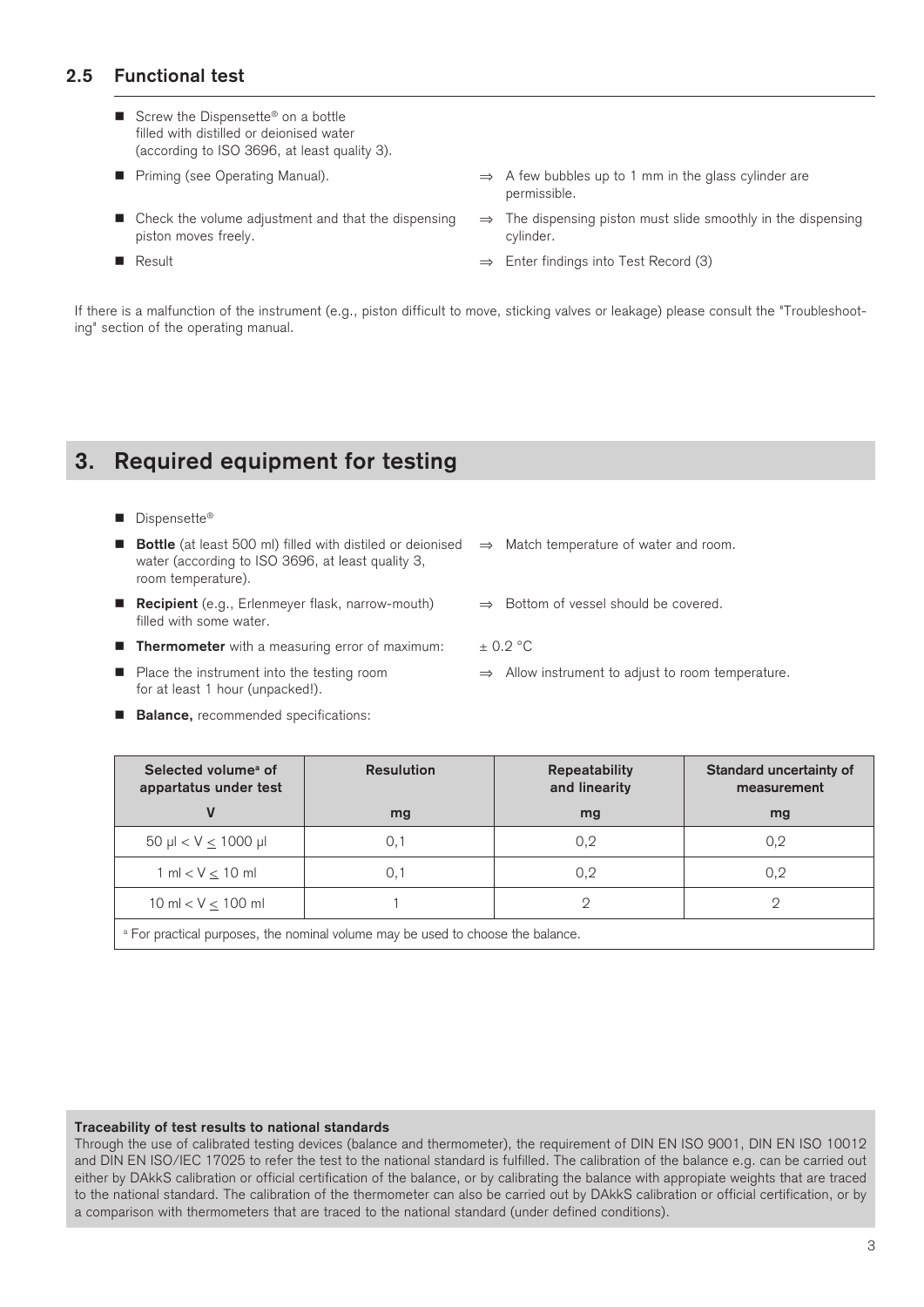### **4. Gravimetric test**

- 1. Determine temperature of the water for testing.  $\Rightarrow$  Enter temperature into Test Record (4).
- 2. Set instrument to nominal volume.
- 3. Dispense some liquid into the separate vessel. Wipe off the drop on the discharge tube against the wall of the recipient.
- 4. Place recipient upon the balance. Tare the balance.
- 5. Place recipient under the discharge tube.
- 6. Pull up the piston as far as it will go.  $\Rightarrow$  Move slowly and steadily.
	-
- 7. Push the piston all the way down.  $\Rightarrow$  Move slowly and steadily.
	-
- 8. Wipe dispensing tube at the receiving vessel.
- 9. Place receiving vessel upon the balance. Write down the $\Rightarrow$  Enter weighing value into the Test Record (5). value.
- 10. Tare the balance again.
- 11. Repeat points 2 to 10 another ten times.
- 12. Then carry out ten more weighings each by dispensing 50% resp. 10% of the nominal capacity.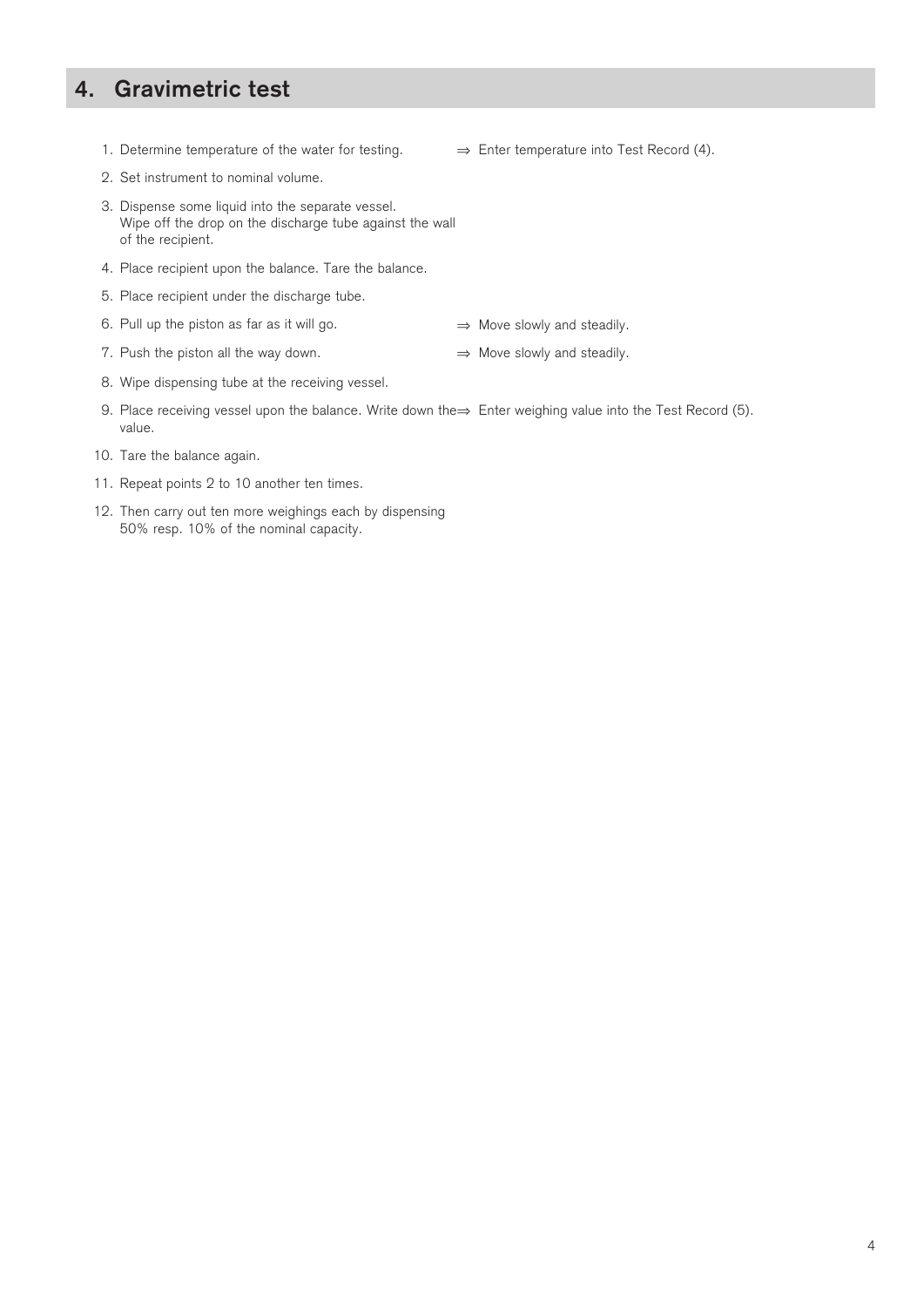### **5. Evaluation of gravimetric test results**

The values obtained by weighing during the gravimetric test are only the mass values of dispensed volume without correction of air buoyancy. In order to obtain the actual volume, an adjustment calculation to account for water density and air buoyancy must

be carried out. To facilitate your calculations and evaluations, we recommend the use of the Windows-compatible calibration software EASYCAL™ from BRAND.

#### **The following calculations must be carried out:**

#### **1. Mean weighing values:**

(Example for ten weighing values)

$$
\overline{x} = \frac{x_1 + x_2 + x_3 + x_4 + x_5 + x_6 + x_7 + x_8 + x_9 + x_{10}}{10}
$$

#### **2. Mean volume:**

 $\overline{V} = \overline{x}$ 

 $\Rightarrow$  For factor Z, see Table 1.

⇒ Enter value into Test Record (6a).

**3. Standard deviation volume:**

$$
s = Z \cdot \sqrt{\frac{(x_1 - \overline{x})^2 + (x_2 - \overline{x})^2 + (x_3 - \overline{x})^2 + (x_4 - \overline{x})^2 + \dots + (x_{10} - \overline{x})^2}{9}}
$$

**4. Accuracy:**

$$
A [\%] = \frac{\overline{V} - V_{\text{nominal value}}}{V_{\text{nominal value}}} \cdot 100
$$

#### **5. Coefficient of variation:**

$$
CV [\%] = \frac{s \cdot 100}{\nabla}
$$

#### **Comparison actual/nominal values:**

 Use the error limits per Table 2 and 3, or define ⇒ Enter values into Test Record (6e, f) your own error limits.

#### **Result:**

If calculated values A [%] and CV [%] are smaller than or equal to the error limits, the instrument is in good working order.

If the calculated values are **larger** than the error limits:

- **Example 13** Verify if the above instructions have been carefully followed step by step.
- **Example 3** Observe the suggestions under "Troubleshooting" in the Operating Manual.
- Calibrate the Dispensette® according the instructions in the Operating Manual.

**If these measures are not successful, we offer you the possibility to have your instruments calibrated by the BRAND Calibration Service (see page 9).**

- ⇒ For factor Z, see Table 1
- ⇒ Enter value into Test Record (6b)
- ⇒ Enter value into Test Record (6c)

⇒ Enter value into Test Record (6d)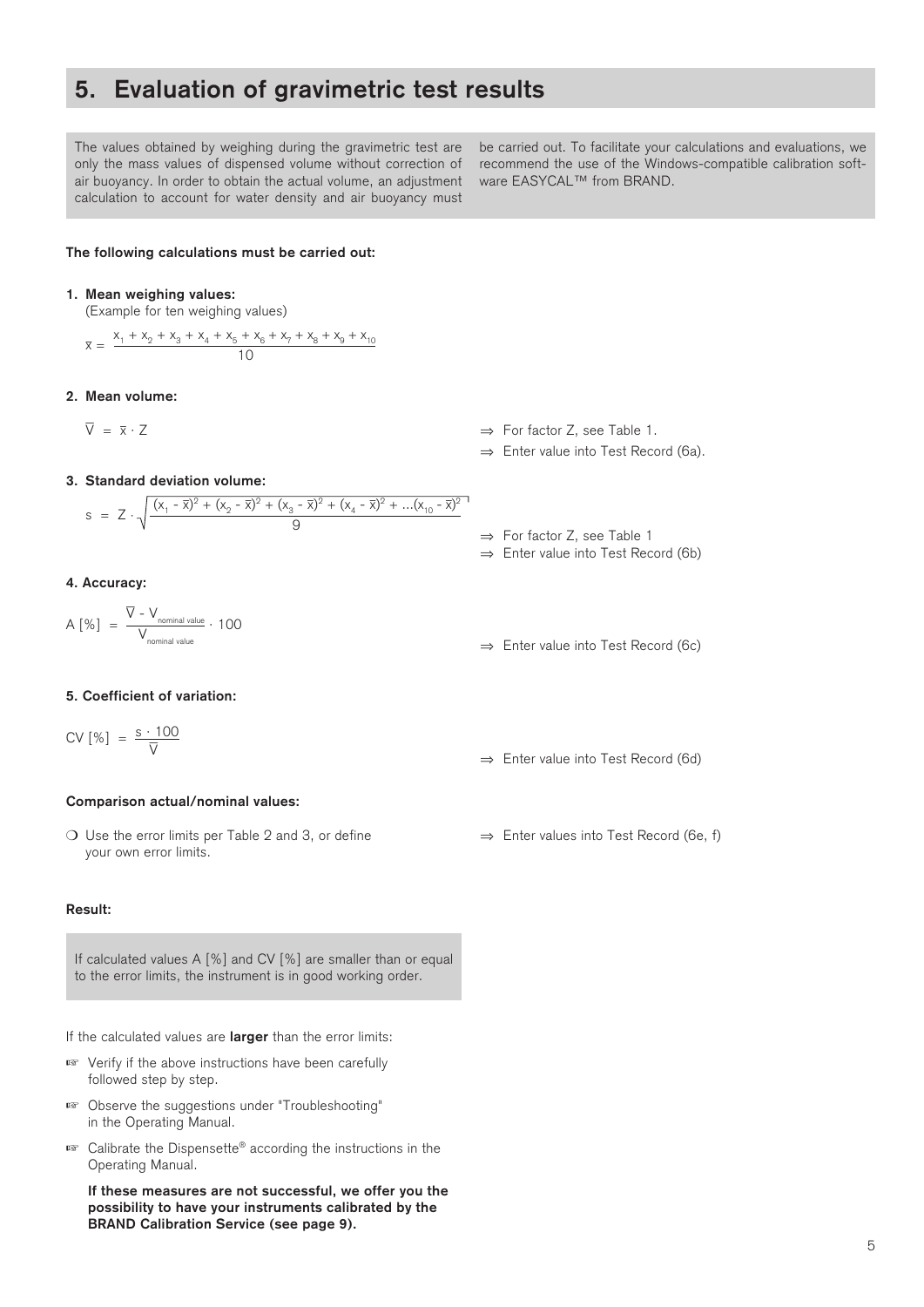#### **Possible volume faults and resulting measures:**

| Fault            | Possible causes                                                                           | <b>Measures</b>                                                                                                                                                                                   |
|------------------|-------------------------------------------------------------------------------------------|---------------------------------------------------------------------------------------------------------------------------------------------------------------------------------------------------|
| Volume too large | Drop remaining on the titrating tube                                                      | $\Rightarrow$ Before weighing, wipe off any drop into<br>the receiving vessel. Tare the balance.                                                                                                  |
|                  | Jerky dispensing.                                                                         | $\Rightarrow$ Dispense slowly and steadily.                                                                                                                                                       |
|                  | During filling, a drop has already been<br>released.                                      | $\Rightarrow$ Move piston cautiously toward the<br>upper stop.                                                                                                                                    |
| Volume too small | Instrument not tight.                                                                     | $\Rightarrow$ Repeat the functional test valves must<br>be tightened or replaced; discharge<br>tube or filling tube must be mounted<br>properly.                                                  |
|                  | Air bubbles in the instrument.                                                            | $\Rightarrow$ Instrument must be primed                                                                                                                                                           |
| Other causes     | Jerky titration<br>$\blacksquare$                                                         | $\Rightarrow$ Use smooth gentle movements to<br>operate the piston upwards and<br>downwards. Approach the upper and<br>lower stops slowly, so that no drops will<br>fall off the dispensing tube. |
|                  | Temperature adjustment between<br>instrument, room and water<br>temperature not completed | $\Rightarrow$ Carry out temperature adjustment.                                                                                                                                                   |

### **Table 1:**

#### **Excerpt from DIN EN ISO 8655 Table refers to 1013 hPa the validity range 980 hPa to 1040 hPa**

| Temperature<br>۰c | Factor Z<br>ml/g | Temperature<br>۰c | Factor Z<br>ml/g |
|-------------------|------------------|-------------------|------------------|
| 15                | 1.0020           | 23                | 1.0035           |
| 15.5              | 1.0020           | 23.5              | 1.0036           |
| 16                | 1.0021           | 24                | 1.0038           |
| 16.5              | 1.0022           | 24.5              | 1.0039           |
| 17                | 1.0023           | 25                | 1.0040           |
| 17.5              | 1.0024           | 25.5              | 1.0041           |
| 18                | 1.0025           | 26                | 1.0043           |
| 18.5              | 1.0026           | 26.5              | 1.0044           |
| 19                | 1.0027           | 27                | 1.0045           |
| 19.5              | 1.0028           | 27.5              | 1.0047           |
| 20                | 1.0029           | 28                | 1.0048           |
| 20.5              | 1.0030           | 28.5              | 1.0050           |
| 21                | 1.0031           | 29                | 1.0051           |
| 21.5              | 1.0032           | 29.5              | 1.0052           |
| 22                | 1.0033           | 30                | 1.0054           |
| 22.5              | 1.0034           |                   |                  |

### **Table 3:**

#### **Excerpt from DIN EN ISO 8655, part 5**

| Nominal<br>volume | <b>Error limits for</b><br>systematic error |                | <b>Error limits for</b><br>random error |              |
|-------------------|---------------------------------------------|----------------|-----------------------------------------|--------------|
| ml                | $±$ % [A]                                   | ±μl            | % [CV]                                  | µl [s]       |
| 0.05              | 1.5                                         | 0.75           | 0.4                                     | 0.2          |
| 0.1               | 1.5                                         | 1.5            | 0.3                                     | 0.3          |
| 0.2               | 1.0                                         | $\overline{2}$ | 0.3                                     | 0.6          |
| 0.5               | 1.0                                         | 5              | 0.2                                     | 1            |
|                   | 0.6                                         | 6              | 0.2                                     | $\mathbf{2}$ |
| $\mathbf{2}$      | 0.6                                         | 12             | 0.2                                     | 4            |
| 5                 | 0.6                                         | 30             | 0.2                                     | 10           |
| 10                | 0.6                                         | 60             | 0.2                                     | 20           |
| 25                | 0.6                                         | 150            | 0.2                                     | 50           |
| 50                | 0.6                                         | 300            | 0.2                                     | 100          |
| 100               | 0.6                                         | 600            | 0.2                                     | 200          |

10 single measurements per test volume according to DIN EN ISO 8655.

For definition of A, CV and s see sample calculation chapter 5. For checking of partial volumes the values for A [%] and CV [%] which

#### are related to the nominal volume have to be converted.

### **Table 2:**

#### **Error limits for Dispensette®:**

The stated error limits refer to new instruments under optimized testing conditions (qualified operators and standardized ambience conditions).

| <b>Nominal volume</b><br>ml | Accuracy<br>Value 6e<br>$\leq$ ± % | <b>Coefficient of variation</b><br>Value 6f<br>$\leq$ % |
|-----------------------------|------------------------------------|---------------------------------------------------------|
| <b>Type Fix</b>             |                                    |                                                         |
|                             | 0.5                                | 0.1                                                     |
| $\overline{2}$              | 0.5                                | 0.1                                                     |
| 5                           | 0.5                                | 0.1                                                     |
| 10                          | 0.5                                | 0.1                                                     |
| Type analog and digital     |                                    |                                                         |
| 0.5/0.25/0.05               | 1.0/2.0/10                         | 0.2/0.4/2                                               |
| 2/1/0.2                     | 0.5/1.0/5                          | 0.1/0.2/1                                               |
| 5/2.5/0.5                   | 0.5/1.0/5                          | 0.1/0.2/1                                               |
| 10/5/1                      | 0.5/1.0/5                          | 0.1/0.2/1                                               |
| 25/12.5/2.5                 | 0.5/1.0/5                          | 0.1/0.2/1                                               |
| 50/25/5                     | 0.5/1.0/5                          | 0.1/0.2/1                                               |
| 100/50/10                   | 0.5/1.0/5                          | 0.1/0.2/1                                               |

For calibration, the error limits to be observed by the operator must be individually defined by the user. For this purpose, the following methods can be applied:

- If required by the application and if the optimized conditions for measuring are present, the error limits in table 2 can also be expected in the case of used volumetric instruments in good working order.
- In analogy to the German regulations for official testing, it is also admissible to apply the limits which are typical for practice. These practice limits correspond to double the limits for official testing. In this case, the values found in Table 2 should be **doubled**.
- The user may also define his own individual error limits corresponding to his particular application, and apply these tolerances for the calibration of his instrument.

**The above procedures fulfil the requirements of DIN EN ISO 9001, DIN EN ISO 10012 and DIN EN ISO/IEC 17025**<br>Test: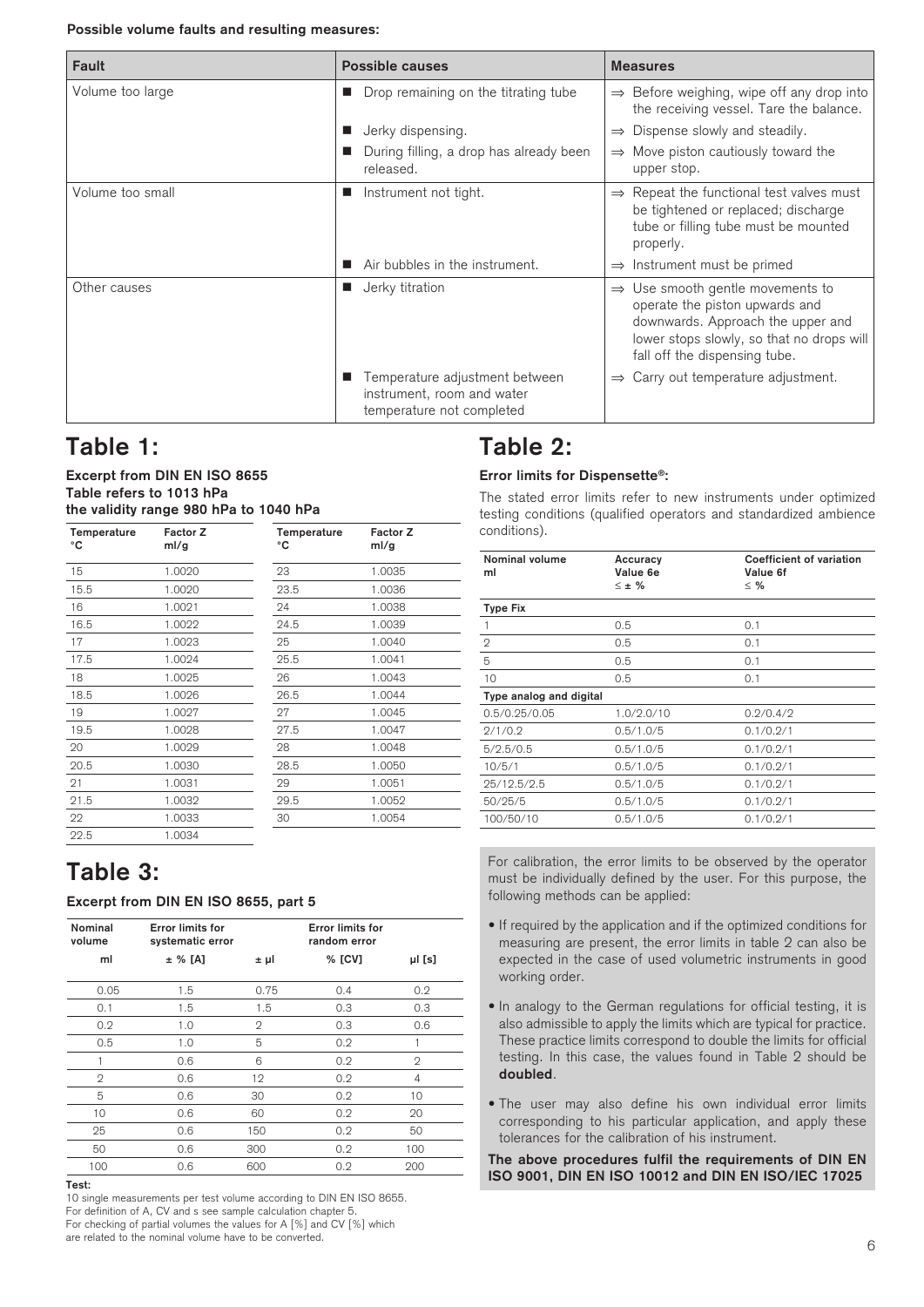## **Test Record for Volumetric Instruments**

| 1. Instrument:                                             | Type:                                                                                                           |  |
|------------------------------------------------------------|-----------------------------------------------------------------------------------------------------------------|--|
| $\Box$ Titrette®                                           |                                                                                                                 |  |
| Digital Burette                                            | $\Box$ fix                                                                                                      |  |
| Dispensette®                                               | $\Box$ analog                                                                                                   |  |
| $\Box$ Transferpette®                                      | $\Box$ digital                                                                                                  |  |
| $\Box$ Transferpette®                                      |                                                                                                                 |  |
| $\Box$ Transferpette® electronic                           |                                                                                                                 |  |
| Transferpettor<br>$\Box$ and the state of the state $\Box$ |                                                                                                                 |  |
|                                                            |                                                                                                                 |  |
|                                                            | Serial number: University of the Serial numbers and the series of the series of the series of the series of the |  |
|                                                            |                                                                                                                 |  |
|                                                            |                                                                                                                 |  |
| 2.<br>Damage:                                              | None<br>ப                                                                                                       |  |
|                                                            | ❏                                                                                                               |  |
|                                                            | Damage repaired<br>u.                                                                                           |  |
| 3. Functional defects:                                     | □ None                                                                                                          |  |

 $\overline{\mathbf{a}}$  unctional defects

Type of functional defect:

Functional defect repaired

**4.** Water temperature: \_\_\_\_\_\_\_\_\_\_\_\_\_\_\_\_\_\_\_\_\_\_\_\_\_\_\_<sup>o</sup>C **Balance: Thermometer:**

#### **5. Results of gravimetric test**

| <b>Weighing No.</b> | Nominal volume | 50 % | 10 % |
|---------------------|----------------|------|------|
| $x_1$               |                |      |      |
| $x_2$               |                |      |      |
| $x_3$               |                |      |      |
| $x_4$               |                |      |      |
| $x_{5}$             |                |      |      |
| $x_6$               |                |      |      |
| $x_7$               |                |      |      |
| $x_8$               |                |      |      |
| $x_{9}$             |                |      |      |
| $x_{10}$            |                |      |      |

#### **6. Evaluation of gravimetric test**

| Procedure   |                | Nominal volume | 50 % | 10% |
|-------------|----------------|----------------|------|-----|
| a           |                |                |      |     |
| b           | S              |                |      |     |
| $\mathsf C$ | A [%] Found    |                |      |     |
| d           | CV [%] Found   |                |      |     |
| le          | A [%] Nominal  |                |      |     |
|             | CV [%] Nominal |                |      |     |
| g           | result         |                |      |     |

The testing was carried out according to DIN EN ISO 8655.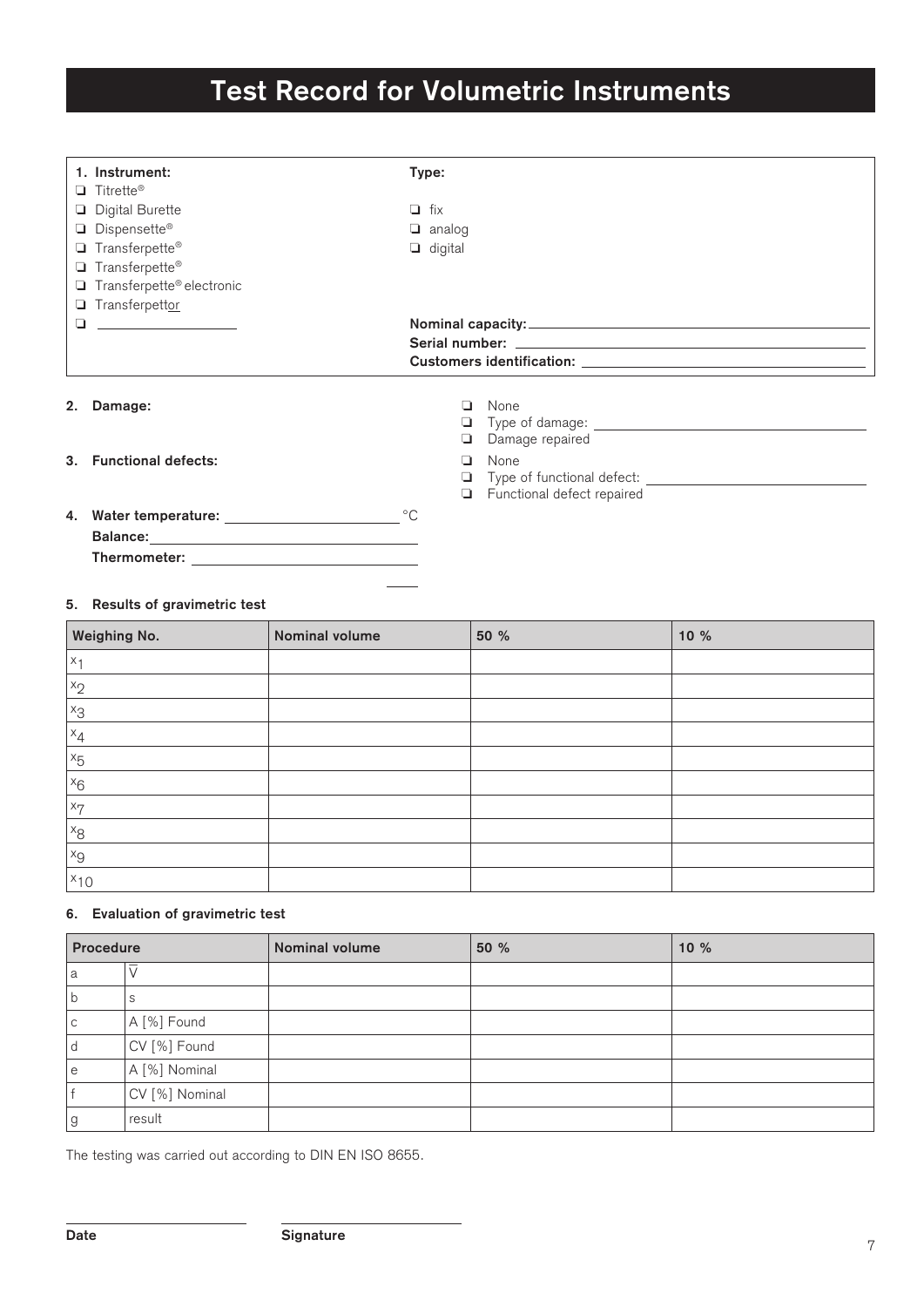### **6. Declaration on the Absence of Health Hazards**

To be sent together with the instruments or via Mail (if urgent by **Fax in advance**).

| Τo                        |
|---------------------------|
| <b>BRAND GMBH + CO KG</b> |
| Otto-Schott-Straße 25     |
| 97877 Wertheim            |
| Fax: 09342 808-91290      |

We intend to give our staff a maximum of protection from health hazards caused by contaminated instruments. We therefore ask for your understanding that we cannot carry out any calibration / repair unless this declaration is submitted completed and signed.

Re: Instrument Consignment dated \_\_\_\_\_\_\_\_\_\_\_\_\_\_\_\_\_/ for Delivery Note no. \_

The Undersigned hereby declares:

Company / Laboratory (Stamp)

- That the instruments have been carefully cleaned and decontaminated before shipment.
- That the instruments pose no danger through bacteriological, chemical, radiological or viral contamination.
- To be authorised to make declarations on behalf of the Institution represented.
- For calibrating service only: minor repairs of a value up to  $\epsilon$  25,- + VAT will be carried out and invoiced without further queries (cross out if not applicable).

Name

Position

Date, Signature

n In case of Return for Repair, please provide us with the following supplementary information: Tel. / Fax / E-Mail

Detected defect

Media which the instrument has been used with: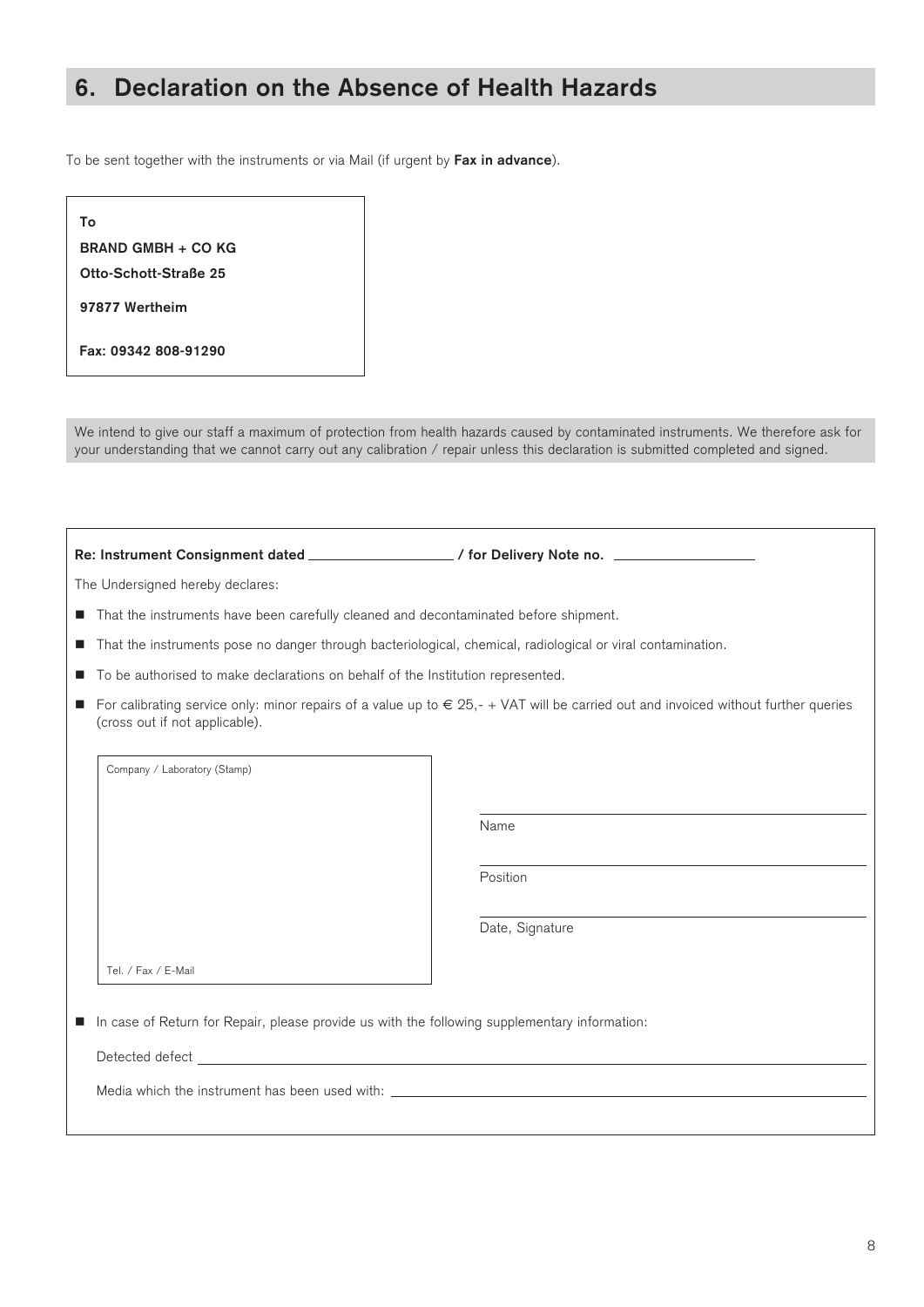### **7. Calibration Service from BRAND**

BRAND offers a full service including calibration and adjustment of Brand- and foreign instruments as well as maintenance and repair if necessary - only for BRAND- instruments. This saves money and adds the benefit of an independent review organisation for the calibration of the instruments

#### **7.1 Range of instruments covered**

- 1. Piston-operated pipettes (single- and multichannel)
- 2. Bottletop dispensers
- 3. Piston burettes (bottle-top burettes)
- 4. Hand dispensers

### **7.2 Testing according to DIN EN ISO 8655**

At BRAND, a team of qualified staff, working in temperature and humidity controlled rooms using the most modern balances and calibration software, calibrates Liquid Handling instruments, regardless of their make, according to DIN EN ISO 8655.

Instruments with adjustable volumes such as HandyStep® electronic, Transferpette®, Transferpette® S, Transferpette® electronic, Transferpette®S -8/-12, Transferpette®S -8/-12. Transferpettor or Dispensette®, Digital Burette or Titrette® are tested at nominal volume, and at 50%, 10% or 20% of nominal volume.

To document the results, a detailed test report is compiled.

The BRAND Calibration Service offers:

- 1. Calibration of Liquid Handling instruments, regardless of their make
- 2. Detailed calibration certificate
- 3. Return of instrument within a few working days
- 4. Cost-efficient handling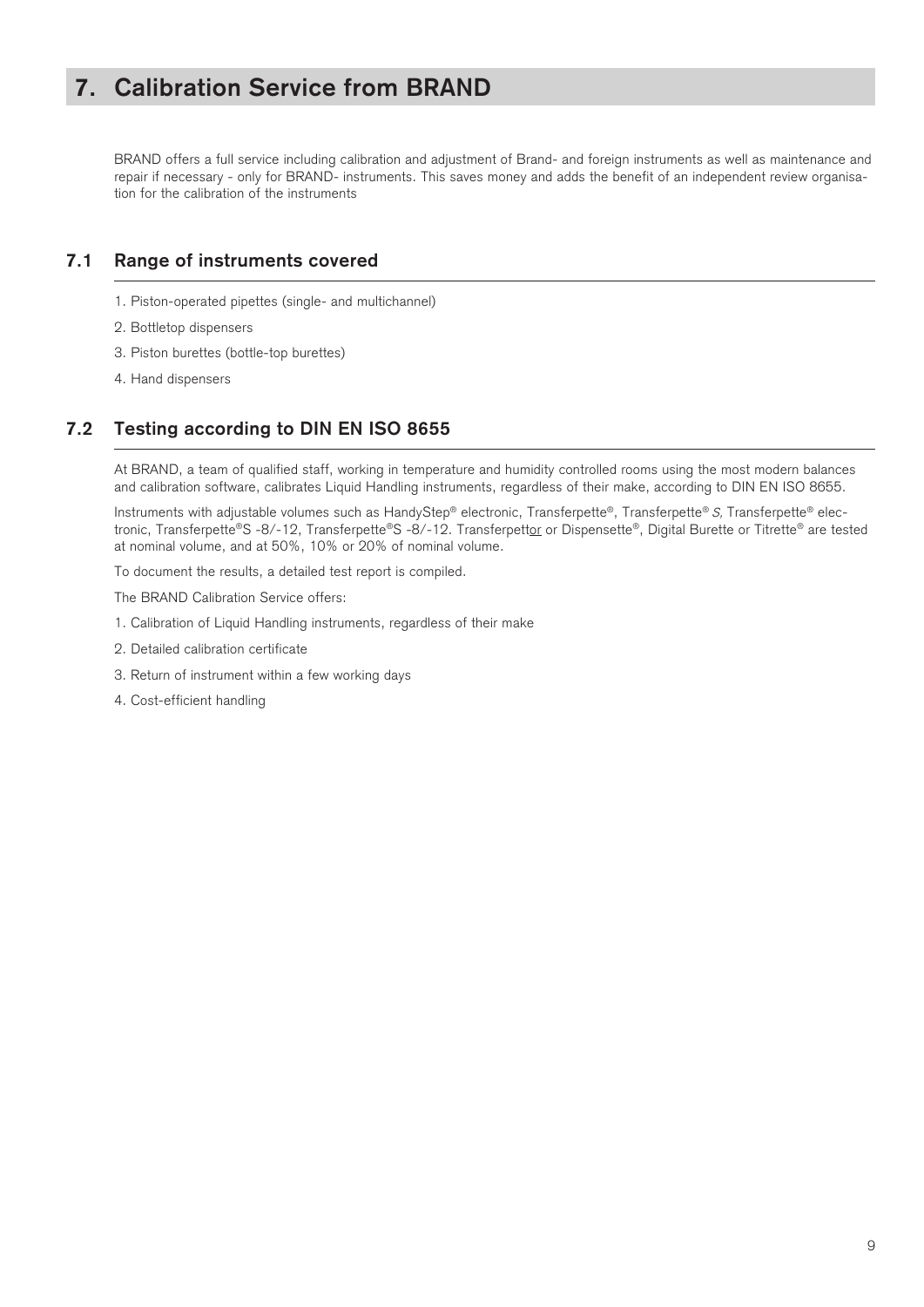### **8. EASYCAL™ Software – advanced calibration technology**

#### **8.1 For liquid handling instruments and glass or plastic volumetric instruments**

EASYCAL™ simplifies the tedious task of calibrating liquid handling instruments and glass or plastic volumetric instruments to DIN EN ISO 9001, DIN EN ISO 10012, DIN EN ISO/IEC 17025 and GLP standards. The procedures are outlined step-by-step, and all calculations are performed automatically. Reports are generated to document the calibration. All you need is an analytical balance, a PC Windows® 98/2000, NT (SP6), XP, Vista, 7, printer (optional) and EASYCAL™ software.

- $\blacksquare$  Suitable for instruments from all manufacturers.
- Specifications of many instruments preloaded.
- Testing according to ISO 4787, ISO 8655, etc.

|                                                                                                              | Instrument data:                                                                 |                                                                                                                        |             |                                                        | Results from gravimetric tests:                         | EX                                                              |
|--------------------------------------------------------------------------------------------------------------|----------------------------------------------------------------------------------|------------------------------------------------------------------------------------------------------------------------|-------------|--------------------------------------------------------|---------------------------------------------------------|-----------------------------------------------------------------|
| Instrument:<br>No.                                                                                           | Disconsotto III<br>mi EASY CALIBRATION<br>10<br>02F8554                          | Test volume:<br>Value:<br>X <sub>1</sub>                                                                               | (ml)<br>(g) | $10^{-}$<br>9,957<br>9,975                             | $\overline{\mathbf{s}}$<br>4.984<br>4,999               | Ŧ<br>0,997                                                      |
| Thermometer:<br>No.                                                                                          | Goldbrand<br>f.                                                                  | X <sub>2</sub><br>X3                                                                                                   |             | 9,962<br>9,961<br>9,971                                | 4,976<br>4,968<br>4,983                                 | 0.996<br>0.994<br>0,999<br>0,993                                |
| Balance:<br>No.                                                                                              | <b>A&amp;DHF</b><br>33                                                           | $\frac{X4}{X5}$                                                                                                        |             | 9,995                                                  | 4,988                                                   | 0,998                                                           |
| Temperature:<br>Relative humidity<br>Correction factor z:                                                    | $\mathbf{z}$<br>°C / 71,60<br>۰F<br>$50\% \pm 15\%$<br>1,00327                   |                                                                                                                        |             |                                                        |                                                         |                                                                 |
| Atmosph. pressure abs(hPa): 1000                                                                             |                                                                                  |                                                                                                                        |             |                                                        |                                                         |                                                                 |
| Note                                                                                                         |                                                                                  |                                                                                                                        |             |                                                        |                                                         |                                                                 |
|                                                                                                              |                                                                                  |                                                                                                                        |             |                                                        | Data analysis:                                          |                                                                 |
|                                                                                                              |                                                                                  | Test volume:<br>V Meen<br>Actual<br>A(56)<br>CV(%) Actual<br>Nominal<br>A(%)<br>CV(%) Nominal<br>Result A<br>Result CV | m<br>ml     | 10<br>10.015<br>0,15<br>0.10<br>0.6<br>0.2<br>ok<br>ok | 5<br>4.959<br>$-0.02$<br>0.24<br>1,2<br>0.4<br>ok<br>ok | ٠<br>0,999<br>$-0.07$<br>0,26<br>6<br>$\frac{1}{2}$<br>ok<br>ok |
| The test was carried out according to:<br>Noxt test<br>Result:<br>Test date:<br>Test Operator:<br>Signature: | <b>ISO 8655</b><br>05.2009<br>Gravimetric test ok<br>23.09.2008<br>Kathrin Kraft |                                                                                                                        |             |                                                        |                                                         |                                                                 |
|                                                                                                              |                                                                                  |                                                                                                                        |             |                                                        |                                                         |                                                                 |
|                                                                                                              |                                                                                  |                                                                                                                        |             |                                                        |                                                         |                                                                 |
|                                                                                                              |                                                                                  |                                                                                                                        |             |                                                        |                                                         |                                                                 |
|                                                                                                              |                                                                                  |                                                                                                                        |             |                                                        |                                                         |                                                                 |

#### **8.2 Data Entry**

- Connect PC and balance (optional), then start the EASYCAL<sup>™</sup> software.
- 100 common balances are preprogrammed for ease of installation.

#### **8.3 Documentation – clearly arranged**

The calibration certificate contains all important test data on one page.